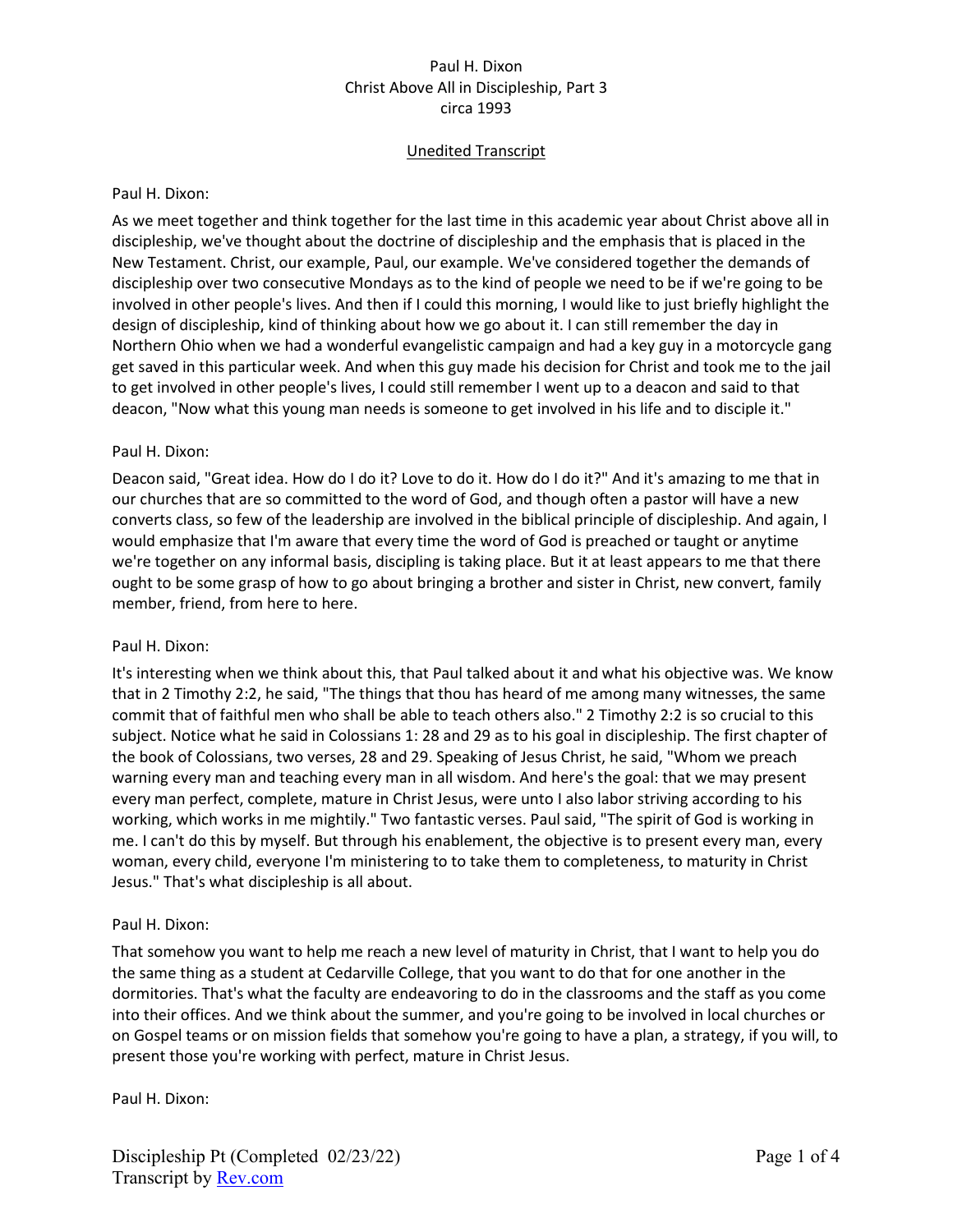I want to again indicate that what helped me early on was the biography of Dawson Trotman, again encouraging you to get this book on your reading list and pick up a copy before you go home and have it for the summer, simply entitled Daws, D-A-W-S. And a few weeks ago, when I started this series, I went back into my library and reread several books. And again, I kept coming back to one of the first books that I read and then went to the bookstore and they said, "It's out of print." But since they told me that, it has been reprinted. It's simply entitled Disciples Are Made Not Born. It is small, a paperback by Walter Henrichsen, H-E-N-D-R-I-C-K. I believe it's S-E-N or S-O-N. It's put out by Scripture Press. It's \$7.99. But Disciples Are Made Not Born, those two books, if you have those in your library regarding this topic will be extremely helpful to you.

## Paul H. Dixon:

May I even encourage you this summer, for those of you are going to be home, and maybe even for those of you, when you think about next fall, and I know that many of you are making plans as to what you want to accomplish next fall when you return, decide that you're going to exercise 2 Timothy 2:2 and pick out some faithful men, maybe two or three, four, women, men, that you're going to have some time with, with the goal to get them. And they're going to build into your life to maturity in Christ. I've had people say to me, "I don't know that I could approach someone to do this because it almost sounds arrogant or prideful that I want to help you when I really need help myself." Oh, that's a given.

# Paul H. Dixon:

I could go to any of you students, to any of the faculty, staff right now and say, "I'd like to have you in a discipleship group." And I would preface that by saying, "I need this as much or more than you do." And I am saying that with all honesty. You would build into my life as I would hopefully have the opportunity to build into your life. So it's not a matter that somehow someone is at some great spiritual height that's going to bring someone else along. No. I've never met anyone who didn't have something to share with me and who didn't contribute to my life. So we're going to do this. We're going to approach someone. There's no magic time, although generally I found the best time was about 6:30 in the morning. I still remember one of the first groups that I had.

## Paul H. Dixon:

This was back in the middle seventies. And I know that 6:30 is not one of the great hours of the day for a college student, especially with study hours and so forth that sometimes go into the wee hours of the morning. But this particular day, it was our first session of about a 10 week session, and some of the guys at the college were in that group and the blizzard hit. And if you think this last winter was something, I have never seen anything in my life like the blizzard of, what was it, '77, '78, somewhere back in there. It was so bad. I mean, not only did we have the snow, but we had horrendous winds and they were building up drifts and snow banks that morning.

## Paul H. Dixon:

I woke up when the alarm went off and Pat said, "They aren't going to be here. I mean, you might as well forget it. There's no way they can get here." You couldn't drive a car. It was so bad. She said, "They will not." I said, "Yeah, but you think about it. If they come and I'm not up, I've got to get up just in case they come." Would you believe it? At 6:30 that morning, the doorbell rang. I looked out and here were guys covered with ice and snow. We lived on Scott Street at the time, and they had actually walked there and they said, "We could not walk like this. All of us had to walk like this because of the driving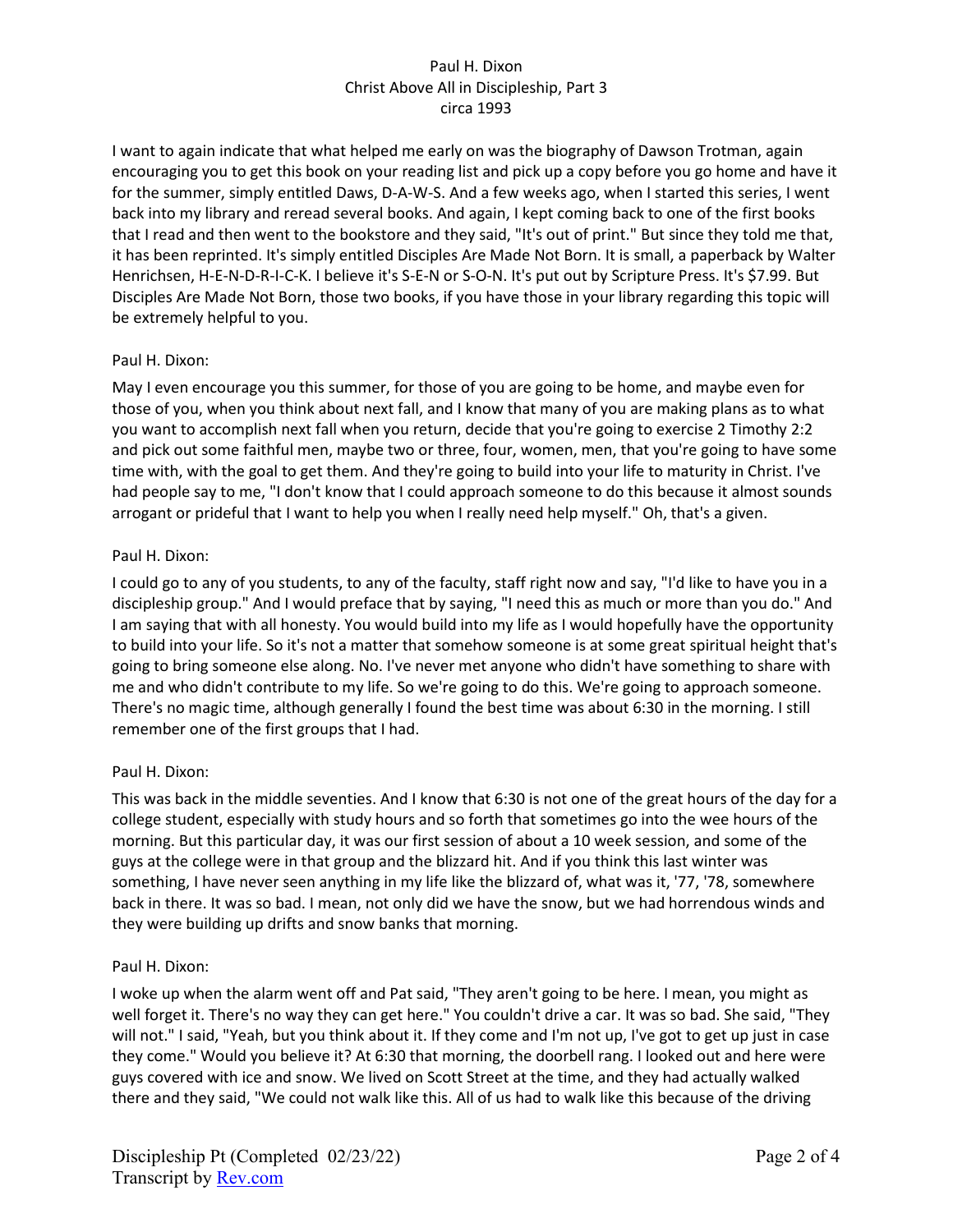snow and the wind." But they were there. Every one of those guys today has a significant ministry for God. Now, I'm not sure that just the time that we had together contributed all that much to make that possible. But I think their commitment to being there at 6:30 in the morning said something about what they wanted to do with their lives.

## Paul H. Dixon:

And we generally would meet from 6:30 in the morning until eight o'clock. And we spend the first part of the time just sitting around and talking and getting to know one another and just maybe some coffee and some donuts or whatever. And then we'd get into talking about the book that we're reading. I am committed to reading books, and your group reading the same book, whatever it might be, and interacting about it. It might be RA Torrey's Power of Prayer. It may be a book on discipleship, like we've talked about. It may be another biography. It may be a book on forgiveness, but we read a book and talk about that and we always memorize scripture.

#### Paul H. Dixon:

Christian growth is vitally tied to the word of God and hiding the word of God away in our hearts. I would imagine that, for most of you, you've memorized the word in Sunday school. Some of you did it in Awana, some of you in other programs, but don't ever get away from memorizing the word of God. Deuteronomy 30:14, "The word is very nigh thee in thy mouth and in my heart that thou mayest do it." Psalm 119:9-11, "Wherewithal shall a young man cleanse his way? By taking heed thereto according to thy word. Thy word I hid in my heart that I might not sin against thee." So scripture memory, we work on scripture memory. Incidentally, we always start with the basic navigator verses. You say, "Basic navigator verses? You mean like on assurance of salvation?" Oh, yes. 1 John 5: 11 and 12. "You mean like assurance of victory over sin?" Oh, yes. 1 Corinthians 10:13. "You mean assurance of forgiveness?" Right. 1 John 1:9. "You mean assurance of answered prayer?" Yes. John 16:24.

#### Paul H. Dixon:

But those are so basic. Listen. What I found in my groups of some outstanding kids on this campus, most had not memorized those verses and almost every one of them told me, "I've never been through a program like this." After we have our time of informal interaction and talking about the book we're reading and practicing our verses one another, we get into our actual study. Let me give you 10 topics to study together. The very first session is on assurance of salvation. You say, "You mean you take juniors and seniors at Cedarville College and take them through a session on assurance of salvation?" Absolutely. Two reasons. Number one, I'm again amazed at how many had never been through it. Number two, what's the ultimate objective? To commit to faithful men who shall be able to teach others also. You want to take them, you want to model a program that they can take and use the rest of their lives. So you take them through the basics. The first one is assurance of salvation. The second is victory over sin. Number three, forgiveness from sin.

## Paul H. Dixon:

Okay? So we want to have victory in our lives, but what happens when we don't? What do we do when sin comes into our lives? Forgiveness. Number four is unanswered prayer. Five is the importance of the word of God. Six, we study the Holy Spirit. One of the most overlooked topics in evangelical fundamental churches today is what the Bible really teaches about the Holy Spirit. Seven is how to know the will of God. Eight, witnessing. Nine is the local church and its importance in our lives. And then we